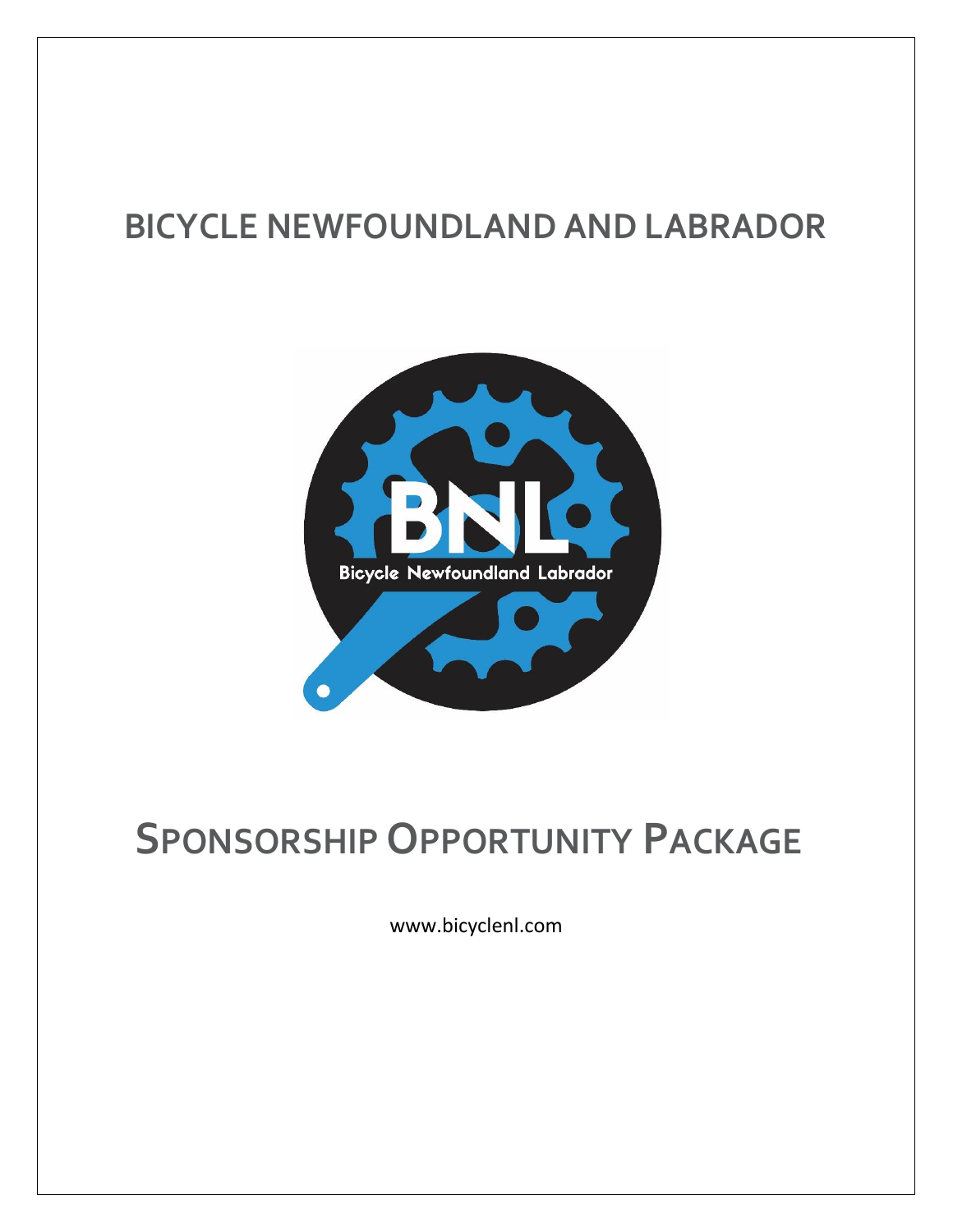### **Who We Are**

Bicycle Newfoundland and Labrador (BNL) is a non-profit, volunteer-based organization and the official governing body for the sport of cycling in Newfoundland and Labrador. We are an affiliated provincial sport organization of Cycling Canada operating under the authority of the



world governing body of cycling, the Union Cycliste Internationale (UCI).

We are governed by a province-wide volunteer board consisting of eleven (11) directors. As well, four (4) regional representative positions serve to facilitate communications between the organization and specific regions. For several years prior to the start of the pandemic in 2020, BNL membership had increased annually, totalling 650 in 2019. Although Covid subsequently slowed

things down, we are preparing for a busy few years with anticipated growth in membership and events.

Membership in BNL is diverse with respect to age, gender and location in the province. In line with population stats, most of our members reside in the Eastern region of the province, with the remainder scattered throughout the other three regions. Our members range in age from the very young (4 years old) to 70+. Although this varies from year to year, generally seventy percent of our members are male whereas 30% are female.

In 2018, BNL was the proud recipient of the TORCHY PEDEN AWARD from Cycling Canada. This national award was presented for overall success in membership, efficiency of operations and administration, and for all we have done for the sport of cycling.

# **Our Vision/Mission**

Our mission is to create a well-recognized and safe, province-wide cycling community. We provide education and leadership to help create a vibrant and healthy cycling experience for the benefit of members, partners and the public.

## **What We Do**

As the provincial governing body for the sport of cycling, we are focused on developing lifelong recreational and competitive riders across the province. Our members are engaged in various aspects of cycling - road, mountain, gravel and fat biking. Whenever possible, we offer

BicycleNL 2022 Sponsorship Package 1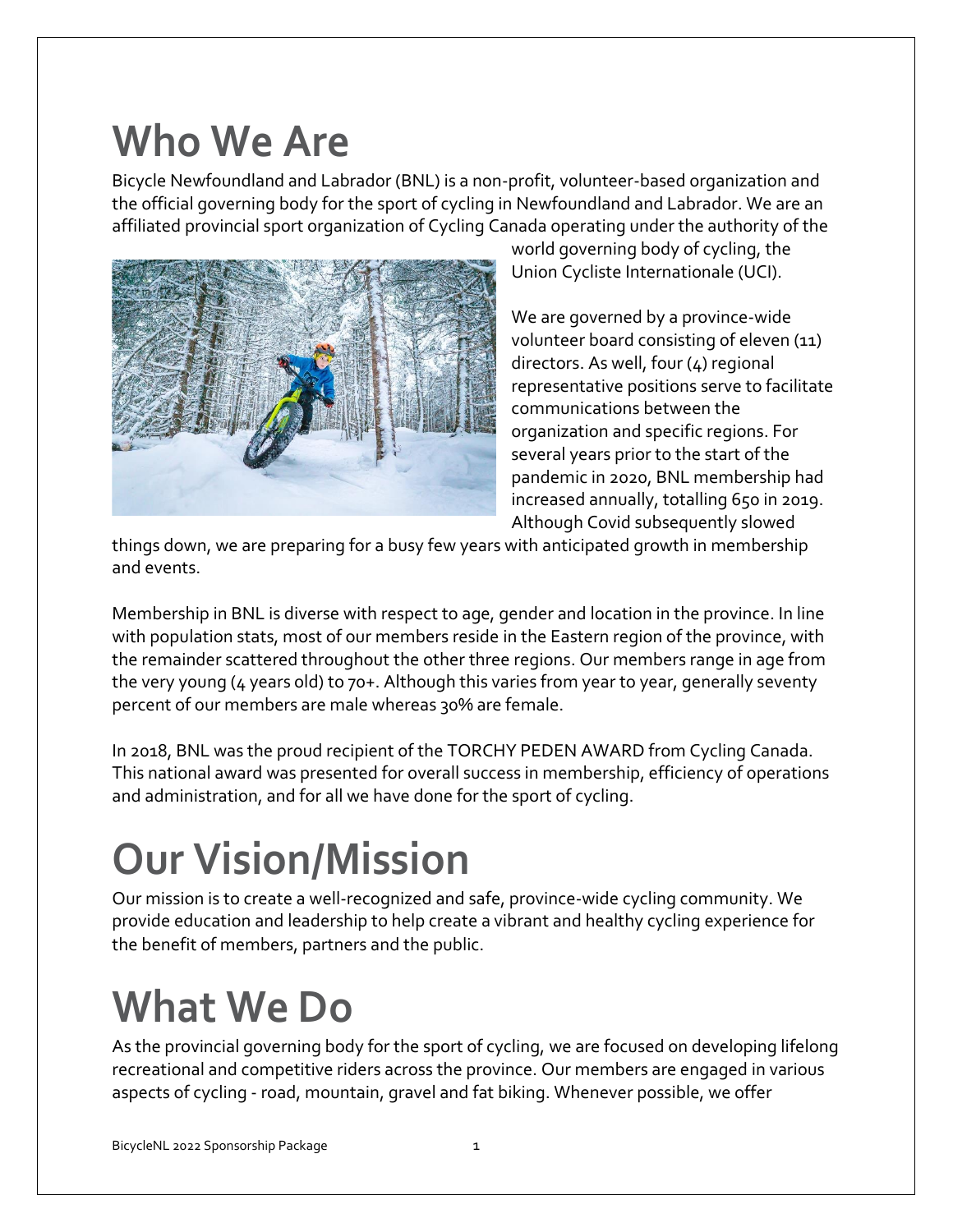guidance, networking and liability insurance for individuals and groups offering group rides, races, and other programs. We support cyclists who take on the challenge of competing at provincial, national and international levels.

Through our affiliation with Cycling Canada, we assist individuals who would like to work with



young cyclists through the National Coaching Certification Program (NCCP) and other Canadian cycling programs. We also support the use of HopOn and Sprockids cycling programs by community clubs, schools groups and other stakeholders to develop safe cycling skills.

Through our advocacy efforts we strive to support and facilitate positive changes with respect to cycling in the province. We work with provincial and municipal governments to promote bicycle lanes and paths for commuting and recreation. In 2019 we successfully lobbied the government for increased road safety and the introduction of the "One Metre Rule" in Newfoundland and Labrador.

## **Programs/Events**

Below are some of the programs/events that we have offered directly or in partnership with others. Please note that not all of these offerings are available every year but are dependent upon available resources, including volunteers:

- Women's Group Rides
- 50+ Group Rides
- Tandem Bike Group Rides for the visually impaired
- Gran Fondos in Port Rexton and Port au Port
- Girls in Motion (new program focused on girls aged 9-15 in the St. John's area)
- Trepassey Posse (annual 310 km bicycle ride around the Irish Loop)
- Enduro Series (mountain bike events)
- Rough Waters Gravel Grind (mountain bike event)
- Short Track Mountain Bike Series for children and adults
- iBike camps offered in conjunction with NL Balance & Dizziness Centre (teaches children and adults with disabilities how to ride a bike)
- Youth Cycling Development Camp
- Pippy Park Snowbike Fest
- Tour de Summit (Snowbike event)
- Pouch Cove Classic Road Race
- Provincial Championship Road Race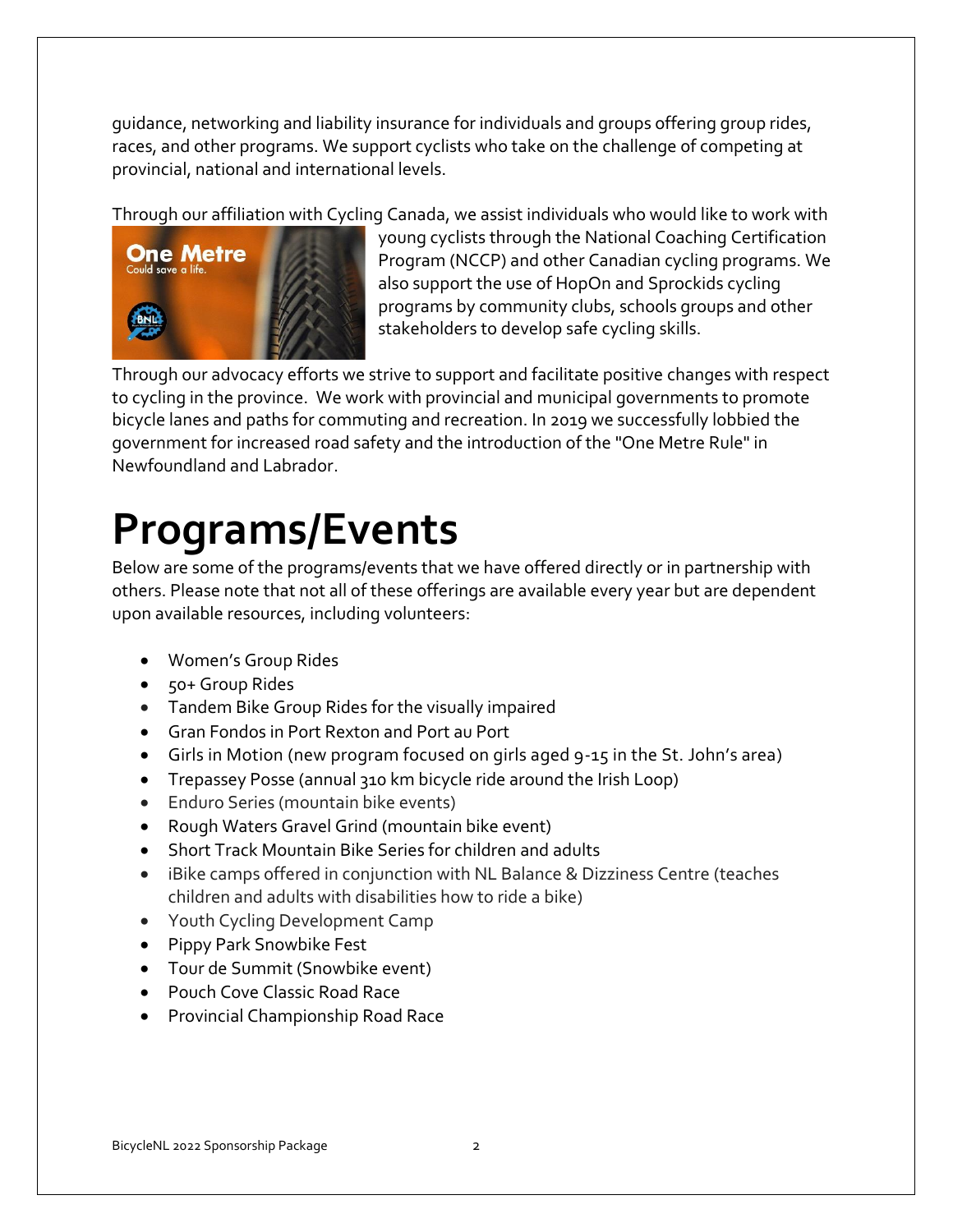## **Why be a Sponsor?**

- Help promote a healthy, active, environmentally friendly lifestyle
- Support the growth of cycling in Newfoundland and Labrador, including coach development and team support
- Encourage grassroots development through established programs like HopOn and Sprockids and through various school cycling events
- Promote long term athlete development
- Promote education and safe cycling for all cyclists
- Help us provide community leadership and involvement
- Gain access to a diverse and growing membership which offers great marketing visibility



## **Sponsorship Levels**

#### **Platinum - \$12,000**

- Designation as a Platinum Level Sponsor
- Acknowledgement on our website and social networking
- Four BNL memberships for employee or representative of sponsor
- Recognition in all membership newsletters throughout the calendar year
- Opportunity to display flag or banner (provided by sponsor) at all exhibits/events
- Two invitations to annual volunteer recognition event
- Banner and recognition as Platinum Sponsor at Annual General Meeting
- Recognition as Platinum Sponsor in Annual Report

BicycleNL 2022 Sponsorship Package 3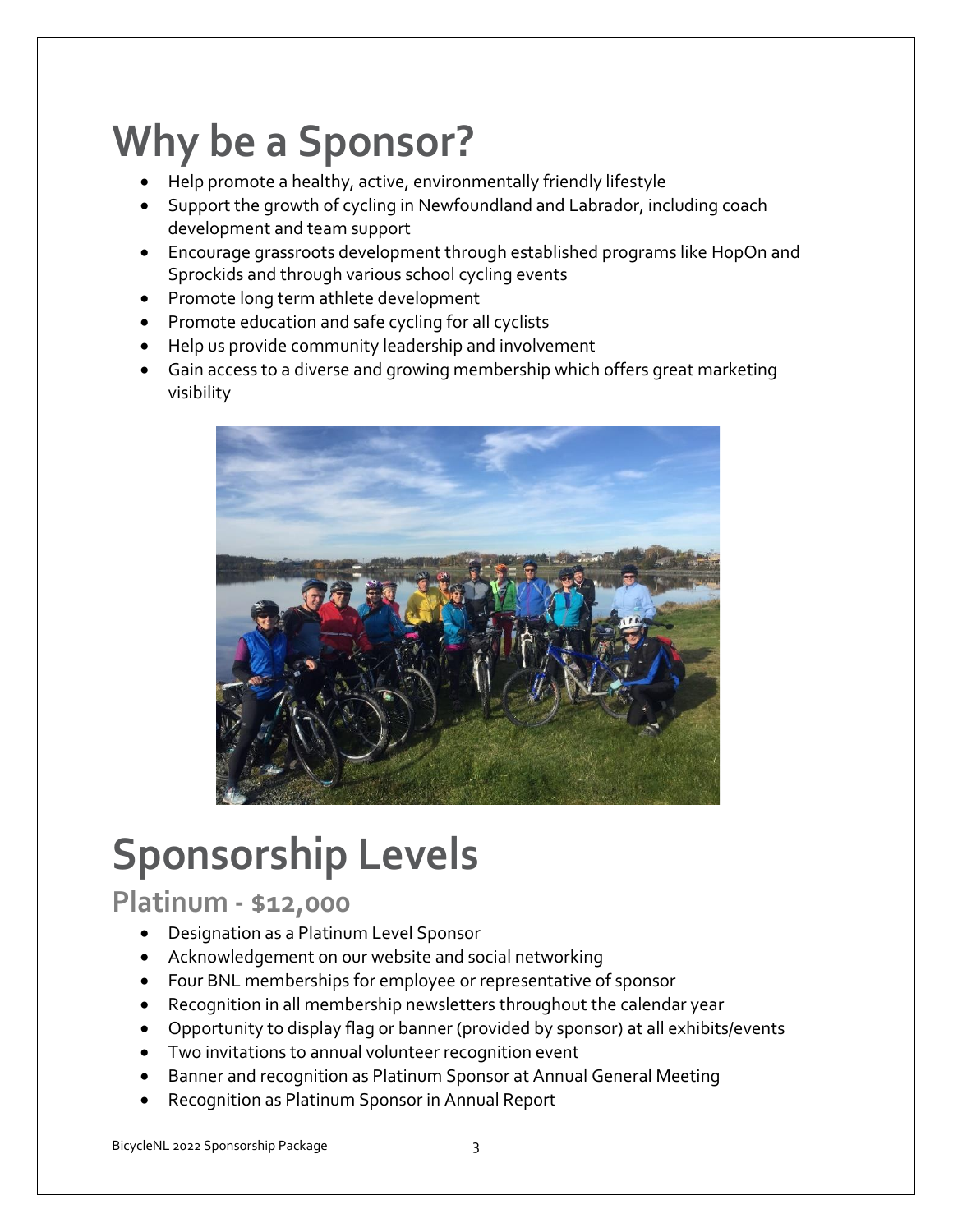- Opportunity to use name as part of the official event name for one major event for the sponsored year
	- o Recognition in press releases related to the event
	- o Up to two banners/signs (provided by sponsor) displayed at start/finish line of designated event
	- o One item (provided by sponsor) placed in the attendee bags given to all registered attendees for the specific event
	- o Appropriate mention during announcements at start/finish line

#### **Gold - \$8,000**

- Designation as a Gold Level Sponsor
- Acknowledgement on our website and social networking
- Two free BNL memberships for employee or representative of sponsor
- Opportunity to provide sponsor information in one membership e-newsletter
- Opportunity to display flag or banner (provided by sponsor) at two exhibits or events
- Two invitations to annual volunteer recognition event
- Banner and recognition as Gold Sponsor at Annual General Meeting
- Recognition as Gold Sponsor in Annual Report

#### **Silver - \$5,000**

- Designation as a Silver Level Sponsor
- Acknowledgement on our website and social networking
- One free BNL membership for employee or representative of sponsor
- Two invitations to annual volunteer recognition event
- Banner and recognition as Silver Sponsor at Annual General Meeting
- Recognition as Silver Sponsor in Annual Report

#### **Athlete Development - \$5,000+**

- For a minimum contribution of \$5,000 (individually or in combination with a Platinum, Gold or Silver sponsorship above) you can support us in our quest to identify and develop female and male cyclists dedicated to pursuing their competitive cycling dreams at a national/ international level.
- Your contribution will support travel, coach development, training, training camps, equipment and team uniforms.
- As a sponsor, you will be demonstrating your support of healthy, active athletes in a growing sport in Newfoundland and Labrador. In return, you will be acknowledged on our website